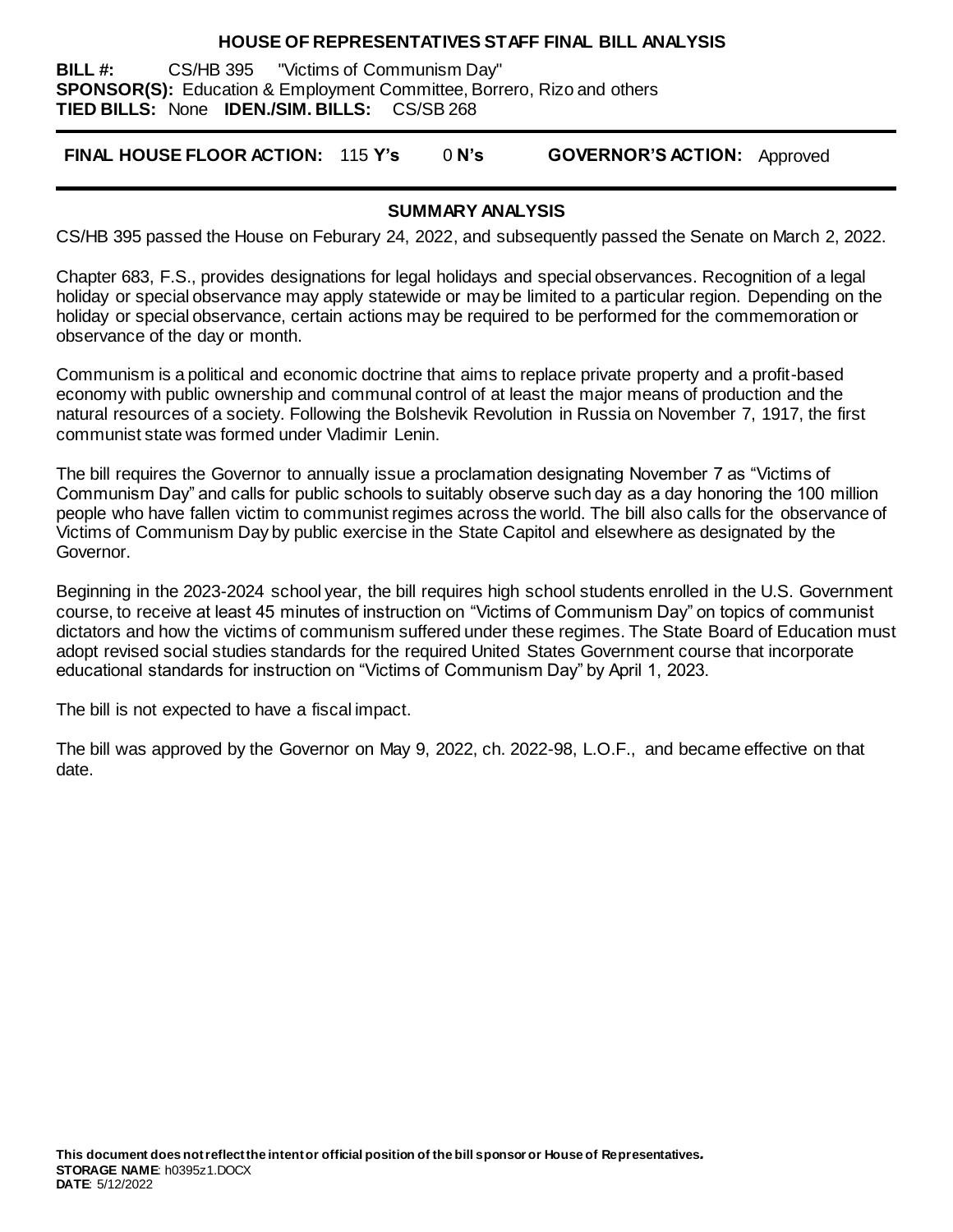# A. EFFECT OF CHANGES:

# **Background**

## Legal Holidays and Observances

Chapter 683, F.S., provides designations for legal holidays and special observances. Recognition of a legal holiday or special observance may apply statewide or may be limited to a particular region. For example, "Gasparilla Day"<sup>1</sup> is a legal holiday observed only in Hillsborough County, while "Bill of Rights Day,"<sup>2</sup> if issued by the Governor, applies throughout the state. Depending on the holiday or special observance, certain actions may be required to be performed for the commemoration or observance of the date, day, or month. For example, the Governor may annually issue a proclamation designating April 2 as "Florida State Day" and may designate the week of March 27 to April 2 as "Pascua Florida Week."<sup>3</sup> Florida law recognizes the month of September as "American Founders' Month,"<sup>4</sup> urging all civic, fraternal, and religious organizations and public and private educational institutions to recognize this occasion through appropriate programs and celebrations, and the last full week of classes in September as "Celebrate Freedom Week,"<sup>5</sup> in which public schools are required to include at least three hours of grade-appropriate instruction related to the meaning and importance of the Declaration of Independence in social studies classes.<sup>6</sup>

There are 21 legal holidays<sup>7</sup>established in law and 34 special observances.<sup>8</sup> The state recognizes nine paid holidays that are observed by all state branches and agencies.<sup>9</sup>

### Background on Florida Educational Standards

The educational standards are student-centered expectations from which all curriculum, instruction, and assessments are based. The goal of the standards is to provide concise, developmentally appropriate, and historically accurate information to contribute to an informed citizenry.<sup>10</sup> In compliance with Executive Order 19-32,<sup>11</sup> from February 2019 through early April 2020,<sup>12</sup> the Florida Department of Education (DOE) reviewed and updated its standards on mathematics and English language arts.<sup>13</sup> The process included extensive collection of public opinion, analysis by a committee of experts, and

 $\overline{a}$ 

<sup>&</sup>lt;sup>1</sup> Section 683.08, F.S.

<sup>2</sup> Section 683.25, F.S.

<sup>3</sup> Section 683.06, F.S.

<sup>4</sup> Section 683.1455, F.S.

<sup>5</sup> Section 1003.421, F.S.

<sup>6</sup> *See* Florida Department of Education, *American Founders' Month*[, http://www.fldoe.org/academics/standards/subject-areas/social](http://www.fldoe.org/academics/standards/subject-areas/social-studies/American-Founders-Month.stml)[studies/American-Founders-Month.stml](http://www.fldoe.org/academics/standards/subject-areas/social-studies/American-Founders-Month.stml) (last visited March 9, 2022).

<sup>7</sup> Section 683.01, F.S.

<sup>8</sup> Sections 683.04 - 683.333, F.S.

<sup>9</sup> Section 110.117(1), F.S. Paid state holidays include: New Year's Day, the Birthday of Martin Luther King, Jr., Memorial Day, Independence Day, Labor Day, Veterans' Day, Thanksgiving Day, the Friday after Thanksgiving, and Christmas Day.

<sup>10</sup> Florida Administrative Code and Florida Administrative Register, *Next Generation Sunshine State Standards – Social Studies,*  2021, available at<https://www.flrules.org/Gateway/reference.asp?No=Ref-13403> (lasted visited March 9, 2022).

<sup>11</sup> State of Florida, *Office of the Governor Executive Order Number 19-32(2019),* available a[t https://www.flgov.com/wp](https://www.flgov.com/wp-content/uploads/orders/2019/EO_19-32.pdf)[content/uploads/orders/2019/EO\\_19-32.pdf.](https://www.flgov.com/wp-content/uploads/orders/2019/EO_19-32.pdf)

<sup>12</sup> Florida Department of Education, *Florida Standards Review Timeline Mathematics and English Language Arts,* available at [https://www.fldoe.org/core/fileparse.php/18736/urlt/StandardsReviewTimeline.pdf.](https://www.fldoe.org/core/fileparse.php/18736/urlt/StandardsReviewTimeline.pdf) 

<sup>13</sup> *See* CPLAMS, *Florida's B.E.S.T. Standards English Language Arts (2020),* available at

[https://cpalmsmediaprod.blob.core.windows.net/uploads/docs/standards/best/la/elabeststandardsfinal.pdf;](https://cpalmsmediaprod.blob.core.windows.net/uploads/docs/standards/best/la/elabeststandardsfinal.pdf) *See also* CPLAMS, *Florida's B.E.S.T. Standards Mathematics (2020),* available at

[https://cpalmsmediaprod.blob.core.windows.net/uploads/docs/standards/best/ma/mathbeststandardsfinal.pdf.](https://cpalmsmediaprod.blob.core.windows.net/uploads/docs/standards/best/ma/mathbeststandardsfinal.pdf)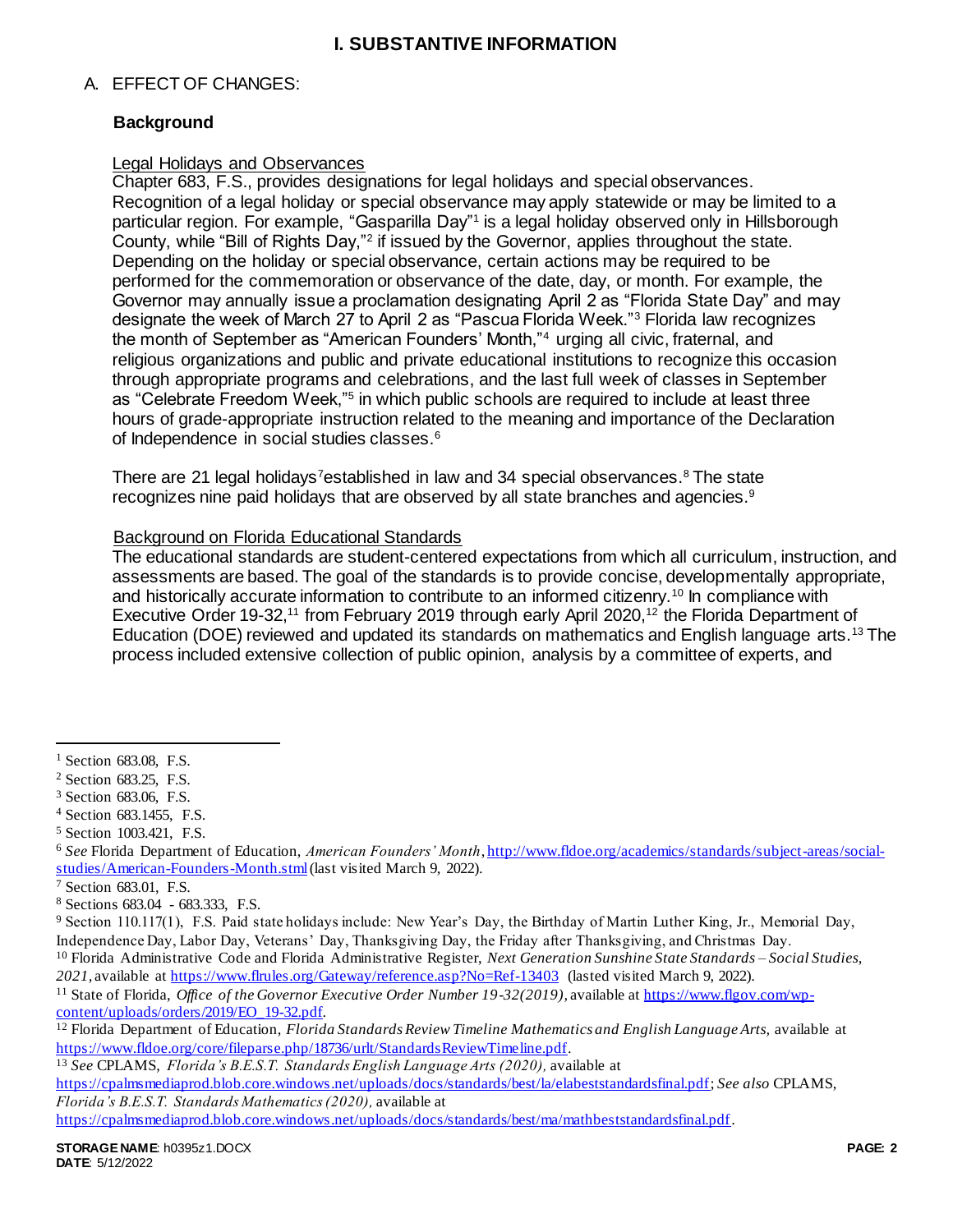collection of stakeholder input, prior to approval from the State Board of Education at its July 2021 meeting.<sup>14</sup>

## Social Studies Educational Standards

In July 2021, the State Board of Education adopted the updated Next Generation Sunshine State Standards for Social Studies,<sup>15</sup> incorporating revised civics and government standards<sup>16</sup> and new standards for Holocaust education.<sup>17</sup> These current standards incorporate lessons on communism, including a Grade 7 standard requiring students to analyze the advantages of capitalism and the free market in the United States over government-controlled economic systems.<sup>18</sup>

#### Victims of Communism Day

The first national day recognizing victims of communism was November 7, 2017. Currently, five states have officially recognized November 7 as "Victims of Communism Memorial Day,"<sup>19</sup> and eight other states have filed similar legislation, including Florida.<sup>20</sup>

### History of Communism

Communism is a political and economic doctrine that aims to replace private property and a profitbased economy with public ownership and communal control of at least the major means of production and the natural resources of a society.<sup>21</sup> Vladimir Lenin is recognized as being the leader of the world's first communist state, following the Bolshevik Revolution in Russia on November 7, 1917.<sup>22</sup>

#### *Karl Marx*

Karl Marx (Marx) was a German economist, philosopher, and historian who lived between 1818 and 1883. He was a prominent voice in the debate against capitalism, writing the famous books *The Communist Manifesto* and *Das Kapital* and inspiring many global political communist movements around the world.<sup>23</sup>

### <span id="page-2-0"></span>*Vladimir Lenin*

On November 6 and 7, 1917, leftist revolutionaries led by Bolshevik Party leader Vladimir Lenin (Lenin) launched a coup d'état against the existing provisional government. The provisional government had been assembled by a group of leaders from Russia's bourgeois capitalist class. Lenin instead called for a Soviet government that would be ruled directly by councils of soldiers, peasants, and workers.<sup>24</sup>

 $\overline{a}$ 

<sup>14</sup> Florida Department of Education, *State Board of Education July 14, 2021 Meeting Agenda*, available at <https://www.fldoe.org/policy/state-board-of-edu/meetings/2021/2021-07-14/> (last visited March 9, 2022).

<sup>15</sup> FDOE, *supra* note 14.

<sup>&</sup>lt;sup>16</sup> Staff of the Florida House of Representatives, *Legislative Bill Analysis for CS/HB 807* (2019). The bill required the Commissioner of Education to review current state-adopted instructional and evaluation materials in civics education by December 31, 2019 and recommend improvements, while the DOE reviewed civics education course standards by December 31, 2020.

<sup>17</sup> Staff of the Florida House of Representatives, *Legislative Bill Analysis for CS/CS/HB 1213* (2020).

<sup>18</sup> Florida Administrative Code and Florida Administrative Register, *supra* note 10.

<sup>19</sup>*See* Idaho Legislature, *2020 Legislation: Senate Concurrent Resolution 119*, available at

<https://legislature.idaho.gov/sessioninfo/2020/legislation/scr119/> (last visited March 9, 2022); *See also* Texas Legislature Online, Bill" HB 1057, available a[t https://capitol.texas.gov/BillLookup/History.aspx?LegSess=87R&Bill=HB1057](https://capitol.texas.gov/BillLookup/History.aspx?LegSess=87R&Bill=HB1057) (last visited March 9, 2022). <sup>20</sup> Victimsofcommunis m.org, *Victims of Communism Memorial Day,* available at

<https://victimsofcommunism.org/programs/memory/voc-day/> (last visited March 9, 2022). The states that officially recognize "Victims of Communism Day" are Alabama, Utah, Texas, Idaho, and Virginia. The eight states working to also recognize the victims of communism are Arizona, Arkansas, Florida, Illinois, Missouri, New Jersey, Pennsylvania, and South Carolina.

<sup>21</sup> Britannica.com, *Communism*, available a[t https://www.britannica.com/topic/communism](https://www.britannica.com/topic/communism) (last visited March 9, 2022).

<sup>22</sup> History.com, *Communism Timeline*, available a[t https://www.history.com/topics/russia/communism-timeline](https://www.history.com/topics/russia/communism-timeline) (last visited March 9, 2022).

<sup>23</sup> Corporate Finance Institute, *Karl Marx*, available a[t https://corporatefinanceinstitute.com/resources/knowledge/economics/karl](https://corporatefinanceinstitute.com/resources/knowledge/economics/karl-marx/)[marx/](https://corporatefinanceinstitute.com/resources/knowledge/economics/karl-marx/) (last visited March 9, 2022).

<sup>24</sup> History.com, *Russian Revolution* (updated February 28, 2020), available a[t https://www.history.com/topics/russia/russian-revolution](https://www.history.com/topics/russia/russian-revolution) (last visited March 9, 2022).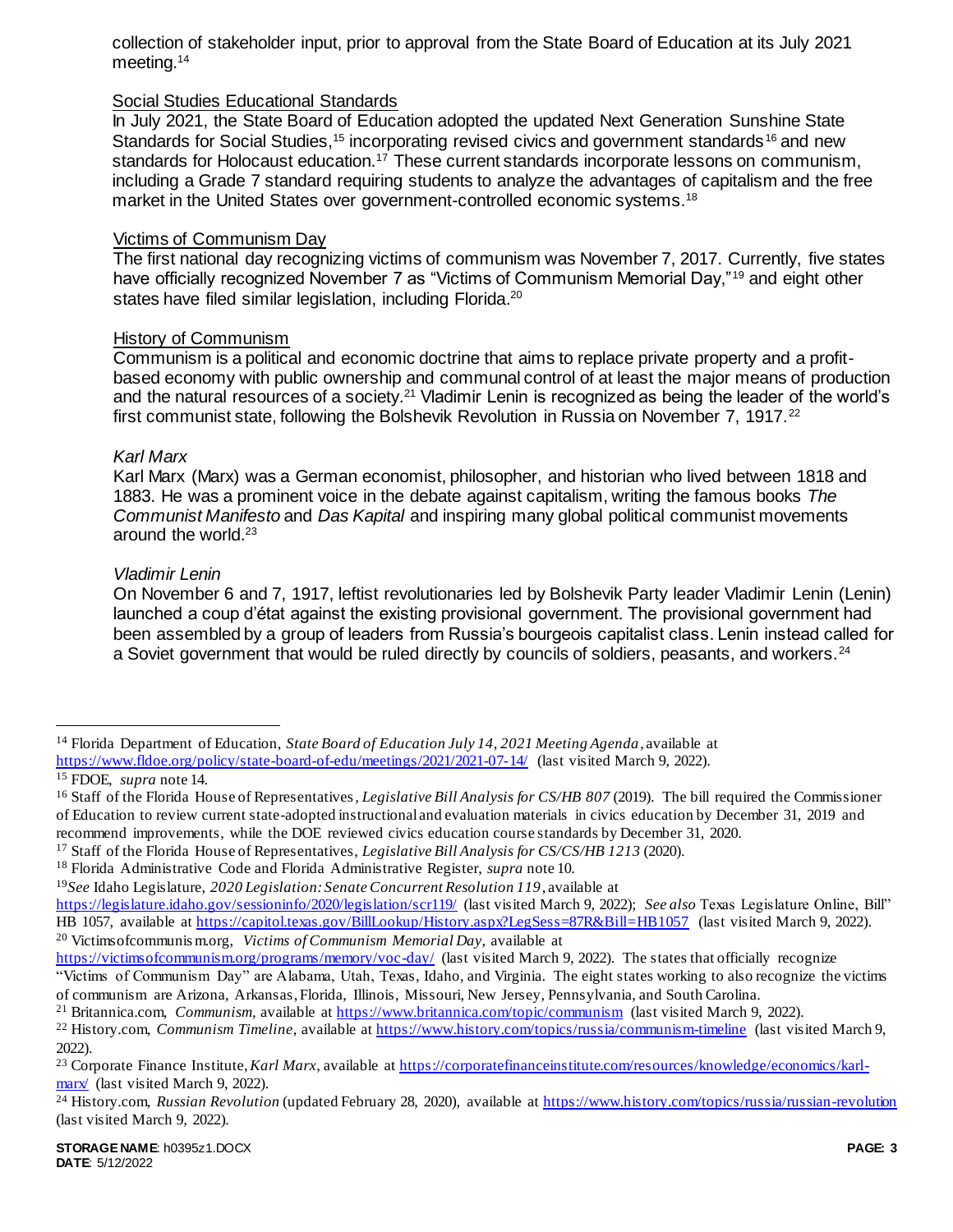The Bolsheviks and their allies occupied government buildings and other strategic locations in Petrograd (now Saint Petersburg, Russia)<sup>25</sup> and soon formed a new government with Lenin as its head. Lenin became the dictator of the world's first communist state.<sup>26</sup>

#### *Joseph Stalin*

In 1912, Lenin appointed Joseph Stalin (Stalin) to serve on the first Central Committee of the Bolshevik Party. After the Bolsheviks seized power in Russia in November 1917, Stalin climbed the party ladder, and in 1922 he became secretary general of the Central Committee of the Communist Party.<sup>27</sup>

After Lenin died in 1924, Stalin won the power struggle for control of the Communist Party. By the late 1920s, Stalin had become dictator of the Soviet Union and launched a series of five-year plans intended to transform the Soviet Union from a peasant society into an industrial superpower. His development plan was centered on government control of the economy and included the forced collectivization of Soviet agriculture, in which the government took control of farms. Millions of farmers refused to cooperate with Stalin's orders and were shot or exiled as punishment. The forced collectivization also led to widespread famine across the Soviet Union that killed millions.<sup>28</sup>

During the second half of the 1930s, Stalin instituted the Great Purge, a series of campaigns designed to rid the Communist Party, the military, and other parts of Soviet society from those he considered a threat. It is estimated that Stalin was responsible for the deaths of 20 million people during his rule.<sup>29</sup>

### *Mao Zedong*

In 1921, Mao Zedong (Zedong) became one of the inaugural members of the Chinese Communist Party. Zedong later helped establish the Soviet Republic of China and was elected chairman of the small republic. He developed a small but strong army of guerilla fighters, and directed the torture and execution of any dissidents who defied party law.<sup>30</sup>

In 1937, the Japanese Imperial Army invaded China, forcing Chiang Kai-shek (Kai-shek) -the Chinese leader– to flee the capital. Unable to fight a war on two fronts, Kai-shek reached out to the Communists for a truce and support. During this time, Zedong established himself as a military leader and, with aid from Allied forces, helped fight the Japanese. With the Japanese defeat in 1945, Zedong set his sights on controlling all of China. China entered into a civil war, and on October 1, 1949, in Tiananmen Square, Zedong announced the establishment of the People's Republic of China. Over the next few years, Zedong instituted sweeping land reform, sometimes through persuasion and other times through coercion, using violence and terror when he deemed it necessary. He seized warlord land, converting it into people's communes. When faced with wide discontent with his policies, he labeled his dissenters as "rightists" and imprisoned thousands of them.<sup>31</sup>

In January 1958, Zedong launched the "Great Leap Forward," attempting to increase agricultural and industrial production. At first, reports were promising, with accounts of overwhelming advancement. However, agricultural production did not come close to expectations, and reports of massive steel production proved to be false. Within a year, a famine set in and entire villages died of starvation. An estimated 40 million people died of hunger between 1959 and 1961.<sup>32</sup>

# *Fidel Castro*

l

<sup>&</sup>lt;sup>25</sup> Britannica.com, *St. Petersburg*, available a[t https://www.britannica.com/place/St-Petersburg-Russia](https://www.britannica.com/place/St-Petersburg-Russia) (last visited March 9, 2022). <sup>26</sup> History.com, *Russian Revolution supra*, F[N 24.](#page-2-0)

<sup>27</sup> History.com, *Joseph Stalin* (updated April 27, 2021) available a[t https://www.history.com/topics/russia/joseph-stalin](https://www.history.com/topics/russia/joseph-stalin) (last visited March 9, 2022).

<sup>28</sup> *Id.*

<sup>29</sup> *Id.* 

<sup>30</sup> Biography.com, *Mao Tse-tung Biography* (April 27, 2017), available a[t https://www.biography.com/political-figure/mao-tse-tung](https://www.biography.com/political-figure/mao-tse-tung) (last visited March 9, 2022).

<sup>31</sup> *Id.*

<sup>32</sup> *Id.*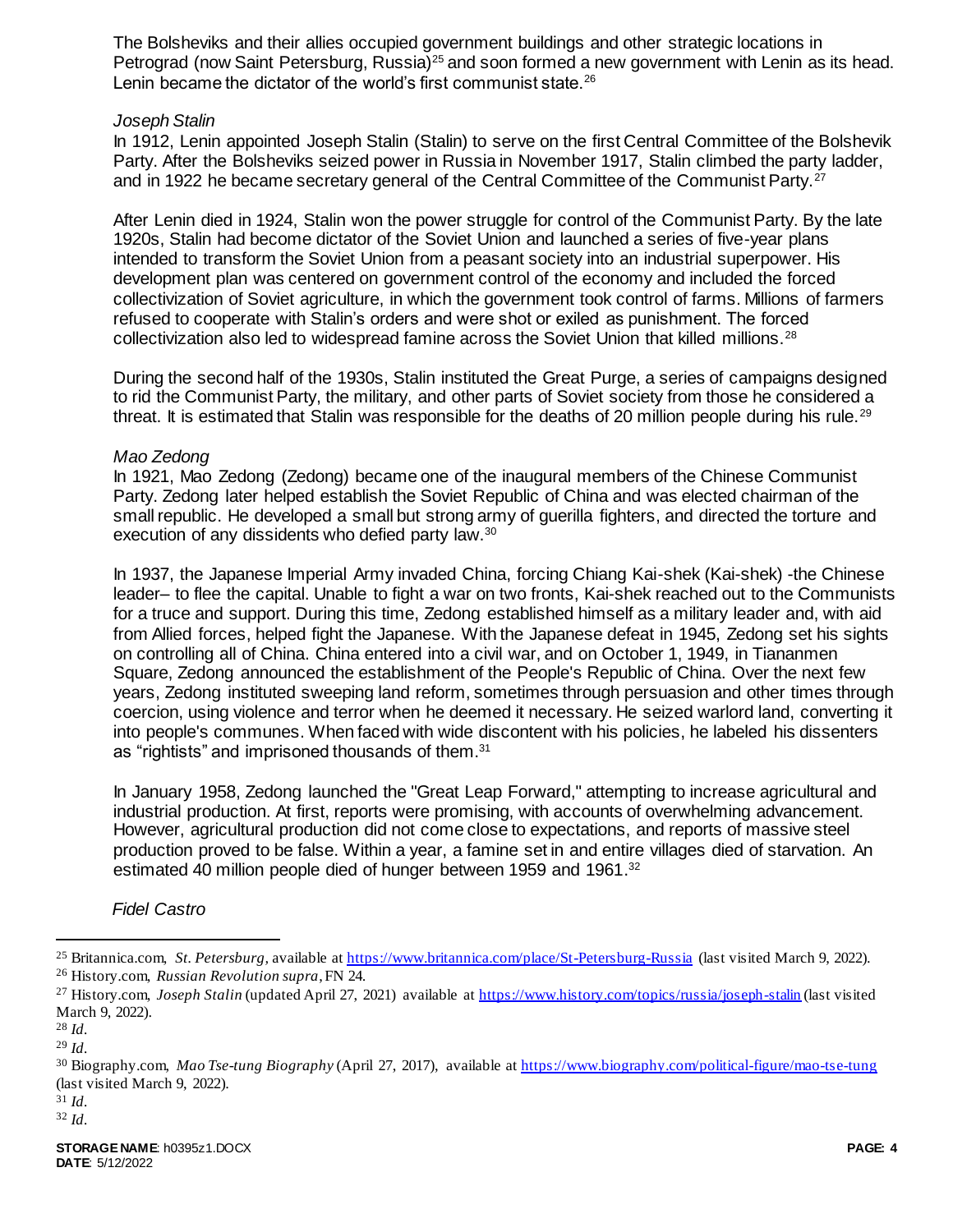After graduating from law school in 1950, Fidel Castro (Castro) joined the Cuban People's Party. When former Cuban president, Fulgencio Batista, overthrew the government, Castro began to organize a rebel force in 1953 with the purpose of ousting the Batista government. Eventually, Castro's forces defeated the Cuban government, and Castro became the commander in chief of Cuba's new provisional government. By 1959, Castro had taken effective political power into his own hands and began to nationalize private commerce and industry, expropriate American businesses and agricultural estates, institute sweeping land reforms, and build a partnership with the Soviet Union.<sup>33</sup>

In 1962, the Soviet Union began deploying nuclear missiles to Cuba that could reach American cities, beginning the Cuban Missile Crisis. The crisis ended when the Soviet Union agreed to withdraw its missiles in exchange for the United States withdrawing its missiles from Turkey and no longer seeking to overthrow Castro's regime. Castro continued to expand his dictatorial control over Cuba, suppressing all political dissent and opposition, inspiring many Cubans to immigrate to the United States.<sup>34</sup>

### *Pol Pot*

In 1949, Pol Pot (Pot) left Cambodia for Paris, joining the French Communist Party and joined a group of young left-wing Cambodian nationalists, who later became his fellow leaders in the Khmer Rouge. He returned to Cambodia, and spent 12 years building the Communist Party.<sup>35</sup>

In 1975, Pot led the Khmer Rouge guerrilla forces to overthrow the existing Cambodian regime. It is estimated that from 1975 to 1979, under the leadership of Pol Pot, the government caused the deaths of over one million people through forced labor, starvation, disease, torture, or execution while carrying out a program of radical social and agricultural reforms.<sup>36</sup>

### *Nicolás Maduro*

After the death of Hugo Cháves (Cháves) in 2013, Nicolás Maduro (Maduro) became the President of Venezuela, a position he has had held ever since. Maduro is a strong supporter of *chavismo,* the socialist political ideology championed by Cháves. After Maduro was first narrowly elected, protests erupted, causing Maduro to imprison many prominent critics. Meanwhile, depressed world oil prices and a lack of strong industrial development caused the economy to struggle, resulting in widespread shortages. After multiple attempts to remove him from office failed, Maduro further consolidated his power by declaring a renewable state of emergency in May 2016, allowing him to maneuver around the legislature. Since the Supreme Court includes many of Maduro's supporters, the legislature's authority has continued to dwindle.<sup>37</sup>

As violent protests against his leadership continued in which many Venezuelan citizens were injured and killed, Maduro characterized them as attempted coups inspired by a U.S.-supported capitalist conspiracy. When Maduro won re-election in 2018, a number of international organizations and countries, including the United States and European Union, condemned the election as illegitimate. Maduro rejected supplies of food and medicine delivered from the United States, and continued to repress all protestors and political challengers, supported by the vast majority of the Venezuelan military.<sup>38</sup>

# Requirements for a Standard High School Diploma

Receipt of a standard high school diploma requires successful completion of 24 credits, an International Baccalaureate curriculum, or an Advanced International Certificate of Education curriculum.<sup>39</sup> Of the 24

l

<sup>33</sup> Britannica.com, *Fidel Castro,* available a[t https://www.britannica.com/biography/Fidel-Castro](https://www.britannica.com/biography/Fidel-Castro) (last visited March 9, 2022). <sup>34</sup> *Id.*

<sup>35</sup> Britannica, *Pol Pot: Cambodian Political Leader*, available a[t https://www.britannica.com/biography/Pol-Pot](https://www.britannica.com/biography/Pol-Pot) (last visited March 9,2022).

<sup>36</sup> *Id.*

<sup>37</sup> Britannica, *Nicolás Maduro,* available a[t https://www.britannica.com/biography/Nicolas-Maduro](https://www.britannica.com/biography/Nicolas-Maduro) (last visited March 9, 2022). <sup>38</sup> *Id.*

<sup>39</sup> Section 1003.4282(1)(a), F.S.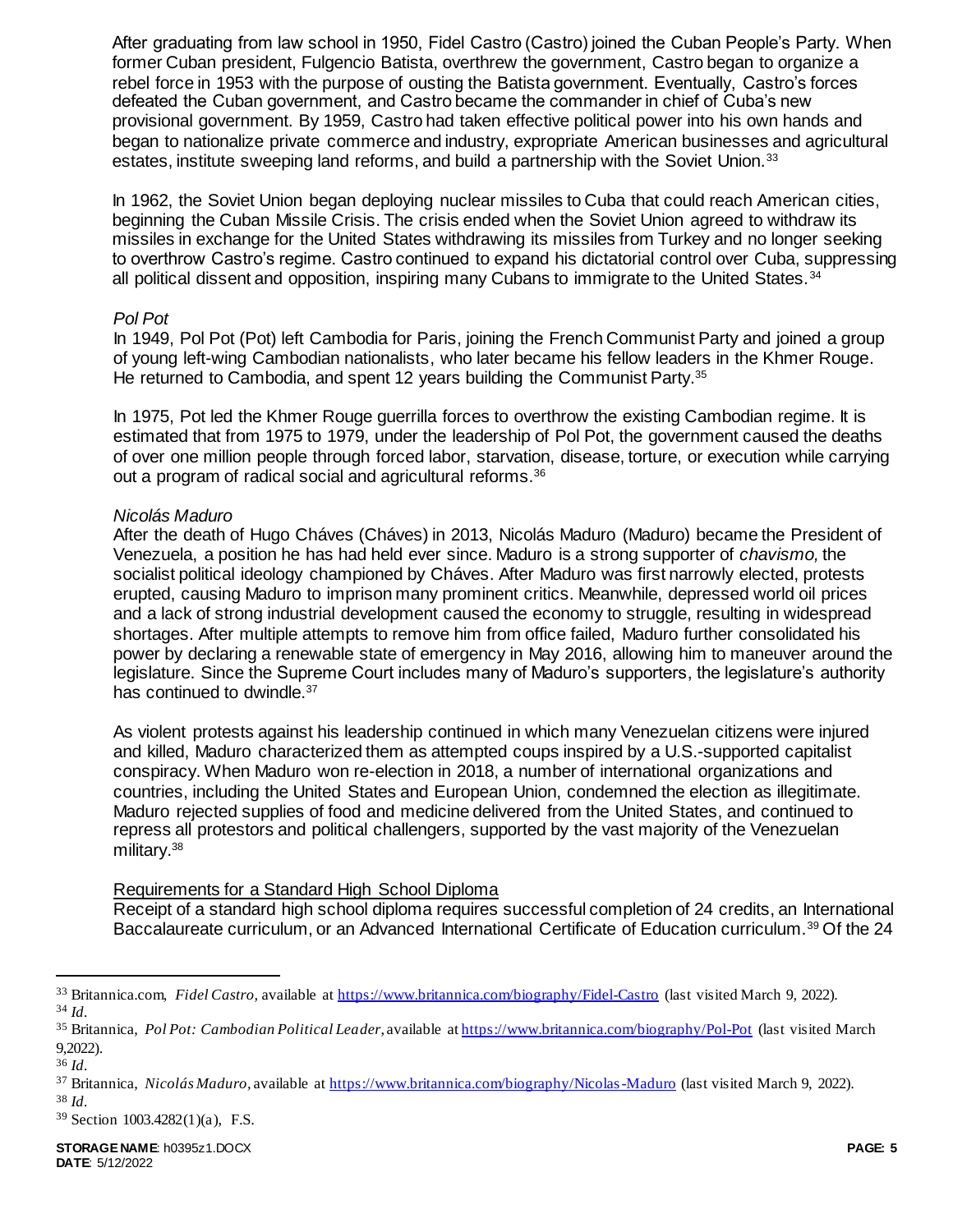required credits, three credits must be in social studies.<sup>40</sup> Social studies courses must incorporate a comparative discussion on political ideologies, such as communism and totalitarianism, that conflict with the principles of freedom and democracy essential to the founding principles of the United States.<sup>41</sup> A student must earn one credit in United States History; one credit in World History; one-half credit in Economics; and one-half credit in United States Government.<sup>42</sup> Course standards for World History include comparing the philosophies of capitalism, socialism, and communism; identifying factors that led to the decline and fall of communism in the Soviet Union and Eastern Europe; and analyzing the successes and failures of democratic reform efforts in other countries and regions.<sup>43</sup> Course standards for United States Government include evaluating and defending positions on the founding ideals and principles of American government, explaining how nations are governed differently, and comparing indicators of democratization in other countries, among others. 44

Beginning with the 2022-2023 school year,<sup>45</sup> high school students enrolled in the United States Government class required by s.1003.4282, F.S., must include a comparative discussion of political ideologies such as communism and totalitarianism. <sup>46</sup> School districts are required to submit and post on the school district website, annually by December 1, implementation plans for providing instruction in certain subjects, including instruction on the victims of communism and other political ideologies. The implementation plan must include the methods for delivering instruction for each grade level, instructor qualifications, and the materials and resources utilized to deliver instruction.<sup>47</sup>

# **Effect of the Bill**

The bill requires the Governor to annually issue a proclamation designating November 7 as "Victims of Communism Day" and calls for public schools to suitably observe such day as a day honoring the 100 million people who have fallen victim to communist regimes across the world. The bill also calls for the observance of Victims of Communism Day to be suitably observed by public exercise in the State Capitol and elsewhere as may be designated by the Governor.

The bill specifies that if November 7 falls on a day that is not a school day, Victims of Communism Day must be observed in public schools on the preceding school day or on such school day as may be designated by local school authorities.

Beginning in the 2023-2024 school year, the bill requires high school students enrolled in the U.S. Government class, required for a standard high school diploma, to receive at least 45 minutes of instruction on "Victims of Communism Day" on topics such as Mao Zedong and the Cultural Revolution, Joseph Stalin and the Soviet System, Fidel Castro and the Cuban Revolution, Vladimir Lenin and the Russian Revolution, Pol Pot and the Khmer Rouge, and Nicolás Maduro and the Chavismo movement, and how victims suffered under these regimes through suppression of speech, poverty, starvation, migration, and systemic lethal violence. By April 1, 2023, the State Board of Education must adopt revised social studies standards for the required United States Government course that incorporate the updated educational standards for instruction on "Victims of Communism Day."

# **II. FISCAL ANALYSIS & ECONOMIC IMPACT STATEMENT**

l

<sup>40</sup> Section 1003.4282(3)(d), F.S.

<sup>41</sup> *Id.*

<sup>42</sup> *Id.*

<sup>43</sup> *See* CPALMS, *World History Course Standards*, available at <https://www.cpalms.org/Public/PreviewCourse/Preview/4473> (last visited March 9, 2022).

<sup>44</sup> *See* CPALMS, *United States Government Course Standards*, available at

<https://www.cpalms.org/Public/PreviewCourse/Preview/633> (last visited March 9, 2022).

<sup>45</sup> *See* ch. 2021-158, Laws of Fla.

<sup>46</sup> Section 1003.4282(3)(d), F.S.

<sup>47</sup> Rule 6A-1.094124, F.A.C. Rule is currently being revised to incorporate educational standards on the victims of communism.